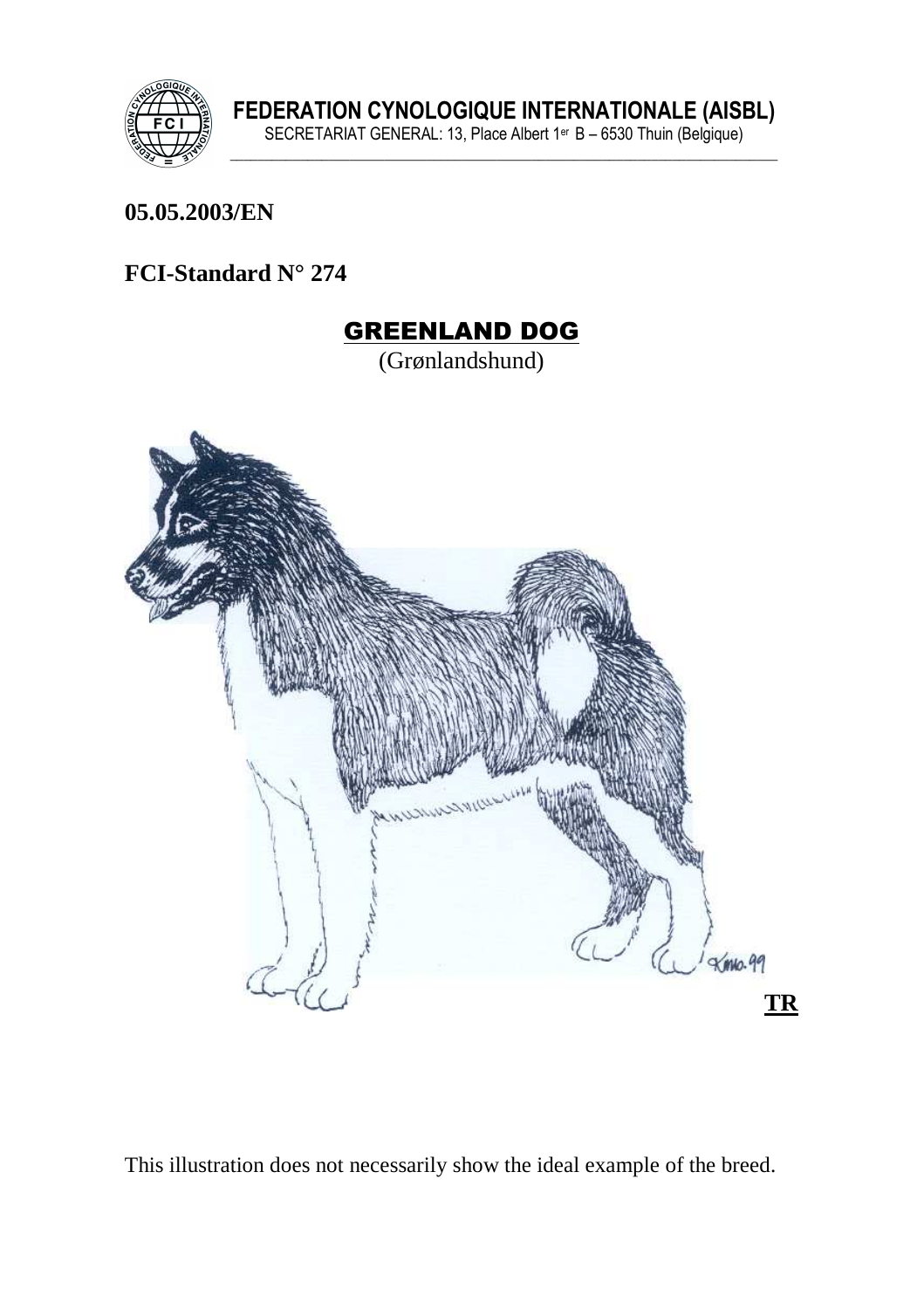**TRANSLATION** : DKK Standard Committee.

**ORIGIN** : Greenland.

**PATRONAGE** : Denmark.

#### **DATE OF PUBLICATION OF THE OFFICIAL VALID STANDARD** : 25.03.2003.

**UTILIZATION** : Sledge dog.

| <b>FCI-CLASSIFICATION</b> : Group 5 Spitz and primitive |                               |        |  |  |  |
|---------------------------------------------------------|-------------------------------|--------|--|--|--|
|                                                         |                               | types. |  |  |  |
|                                                         | Section 1 Nordic Sledge Dogs. |        |  |  |  |
|                                                         | Without working trial.        |        |  |  |  |

**BRIEF HISTORICAL SUMMARY** : The Greenland Dog is one of the world's oldest breeds and has since ancient times been used for transportation and hunting purposes by the Eskimos. Selection of specimens for breeding has been based mainly upon qualities like sturdy strength, hardiness and endurance, but an attractive appearance has also been kept in view. With its robust nature the Greenland Dog is especially a dog for people enjoying open-air life. He is an excellent companion for people who likes strolling in woods or mountains with their dog pulling or carrying their gear.

**GENERAL APPEARANCE** : A very strong polar spitz, built for endurance and strenuous work as a sledge dog under arctic conditions. Some variation in size is allowed, assuming working ability and harmony are not affected.

**IMPORTANT PROPORTIONS** : The body is short rectangular with the ratio of height at withers to body length as 10 to 11. Bitches are allowed a slightly longer body.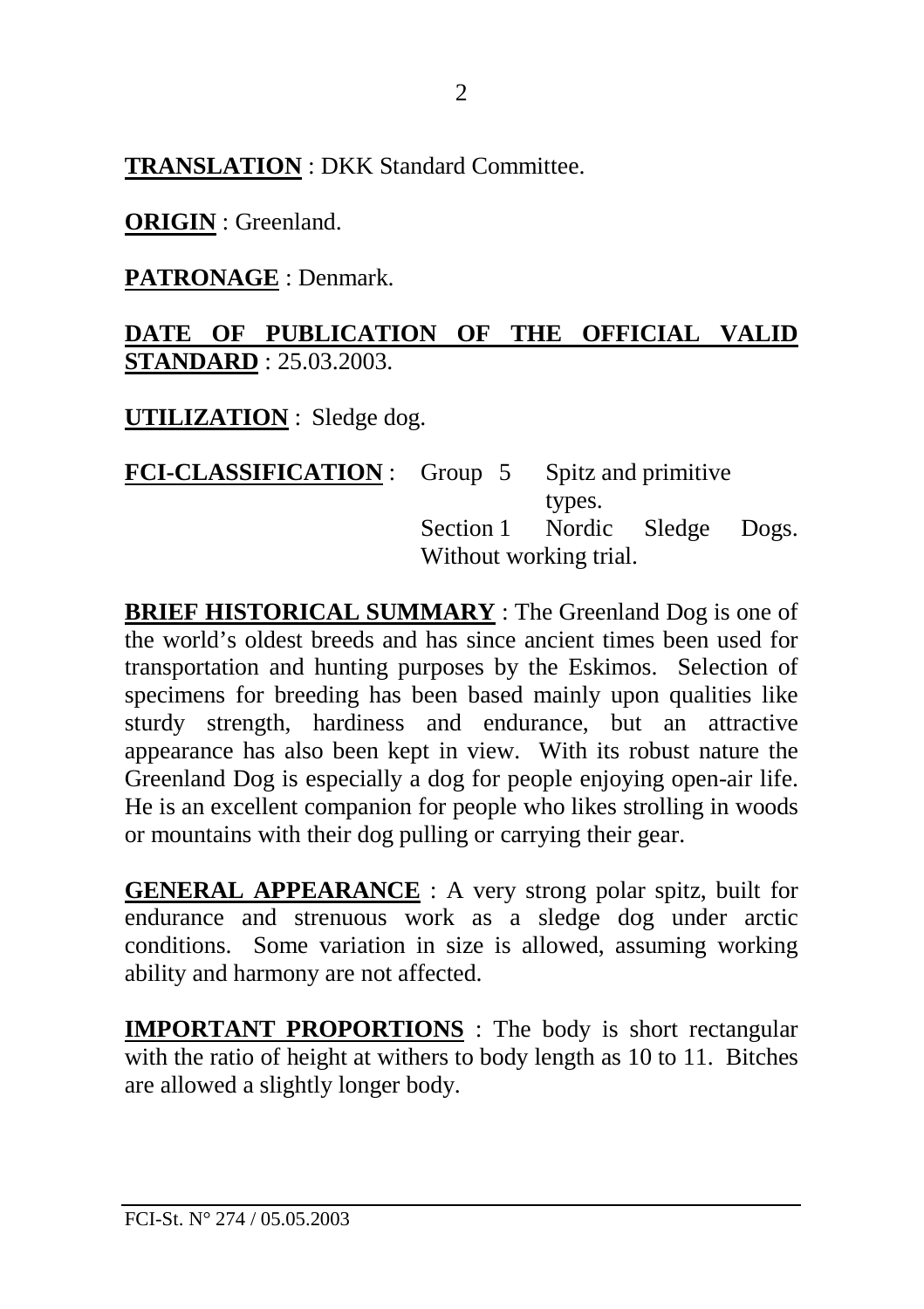**BEHAVIOUR / TEMPERAMENT** : The predominant temperamental qualities of the Greenland Dog are energy, mental strength and boldness. He is a passionate and tireless sledge dog. To people - also strangers - he is friendly, and while acting as sledge dog not closely attached to any particular person and so not suitable as a guard dog. On hunting seal and polar bear he will show a strong hunting instinct.

## **HEAD**

CRANIAL REGION :

Skull : The skull is broad and slightly arched, broadest between the ears.

Stop : Definite, but not strongly marked.

#### FACIAL REGION :

Nose : Big and dark, corresponding to coat colour, often liver in dogs with red-golden coat. May turn pink during winter (« winter-nose »).

Muzzle : In the shape of a wedge, broad at base and tapering towards the nose, but not pointed. The nasal bridge is straight and broad from the stop to the nose.

Lips : Thin and tight, lying close to the very powerful teeth.

Jaws/Teeth : Powerful jaws with regular, sound and strong teeth. Scissors-bite.

Eyes : Dark eyes are preferred, but colour according to coat is accepted. They are slightly slanted and not deep set or protruding. Expression is frank and bold. The eye-rims are closely fitting.

Ears : Rather small, triangular, with rounded tips, carried firmly erect. The ears are very mobile and expressive through their position.

**NECK** : Very powerful and rather short.

**BODY** : Strong and rather compact, just slightly longer than height at withers.

Topline : Level or just slightly sloping.

Back : Straight.

Loins : Broad.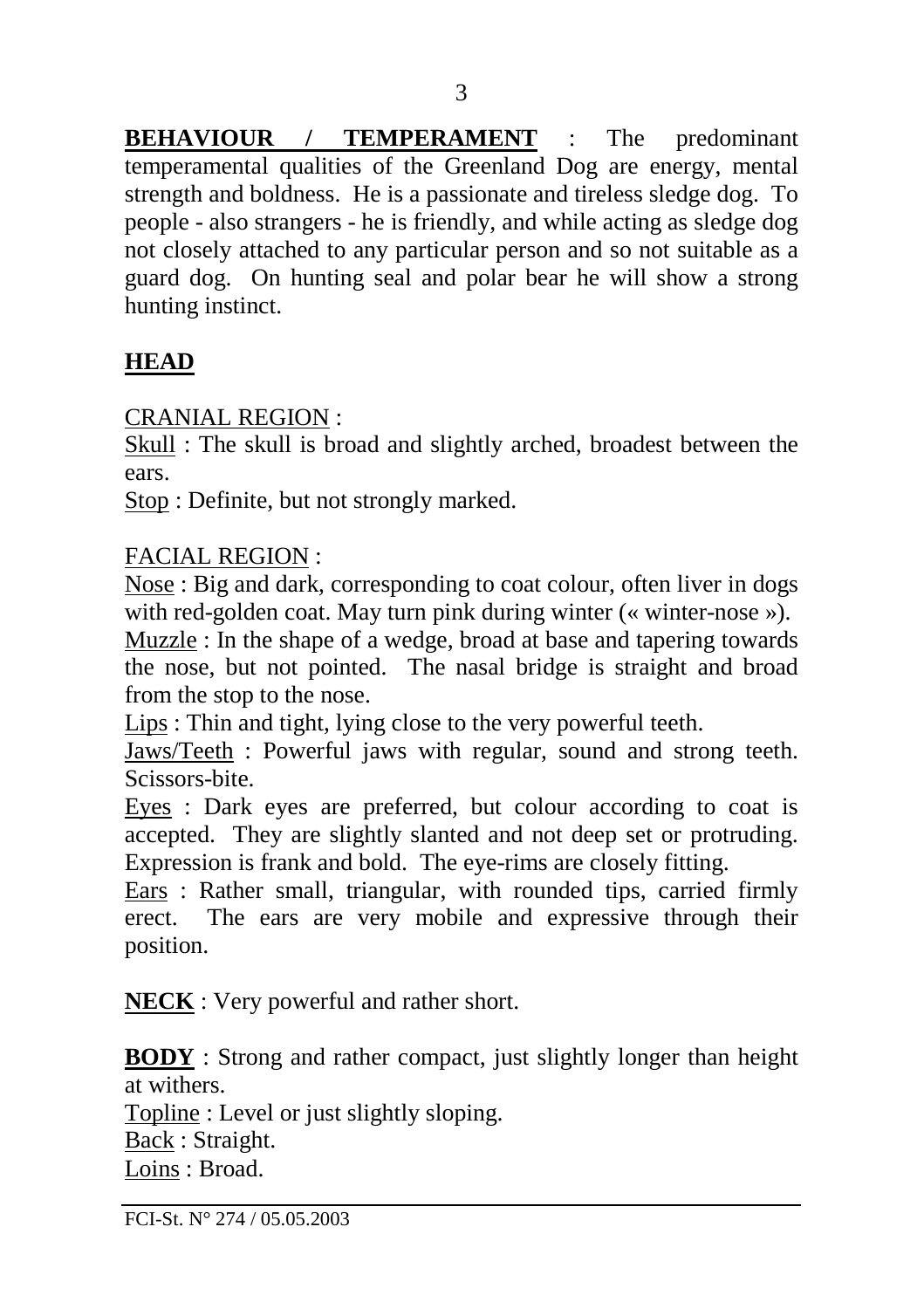Croup : Slightly sloping.

Chest : Deep and broad, but ribcage not barrel-shaped.

Belly : Following the line of the brisket. Slight tuck up accepted.

**TAIL** : Set on high, thick and bushy. Carried in a curve or lightly curled over back.

## **LIMBS**

#### FOREQUARTERS :

General appearance : Seen from the front the forelegs are perfectly straight, with powerful muscles and heavy bone.

Shoulders : Moderately laid back.

Upper arm : Straight and strong, somewhat longer than shoulderblade.

Elbows : Fitting close to the body, but able to move freely.

Forearm : Straight and strong.

Carpal joint : Strong and flexible.

Pastern : Strong and elastic, only slightly sloping.

Forefeet : Rather big, powerful and rounded, with strong nails and pads.

#### HINDQUARTERS :

General appearance : Seen from behind the hindlegs are perfectly straight. Very muscular hindquarters with powerful bone and moderate angulation.

Thighs : Powerful and very muscular.

Hock : Broad and strong, moderately angulated.

Hind feet : As forefeet.

**GAIT / MOVEMENT** : An efficient, harmonious, fluent and tireless trot is most essential to a sledge dog. In the ring the dog should be shown in a loose lead in a moderate trot to display good reach in front and good drive from behind. Seen from front when walking, a Greenland Dog does not single track, but as the speed increases, the legs will gradually converge inward until the feet follow the center line.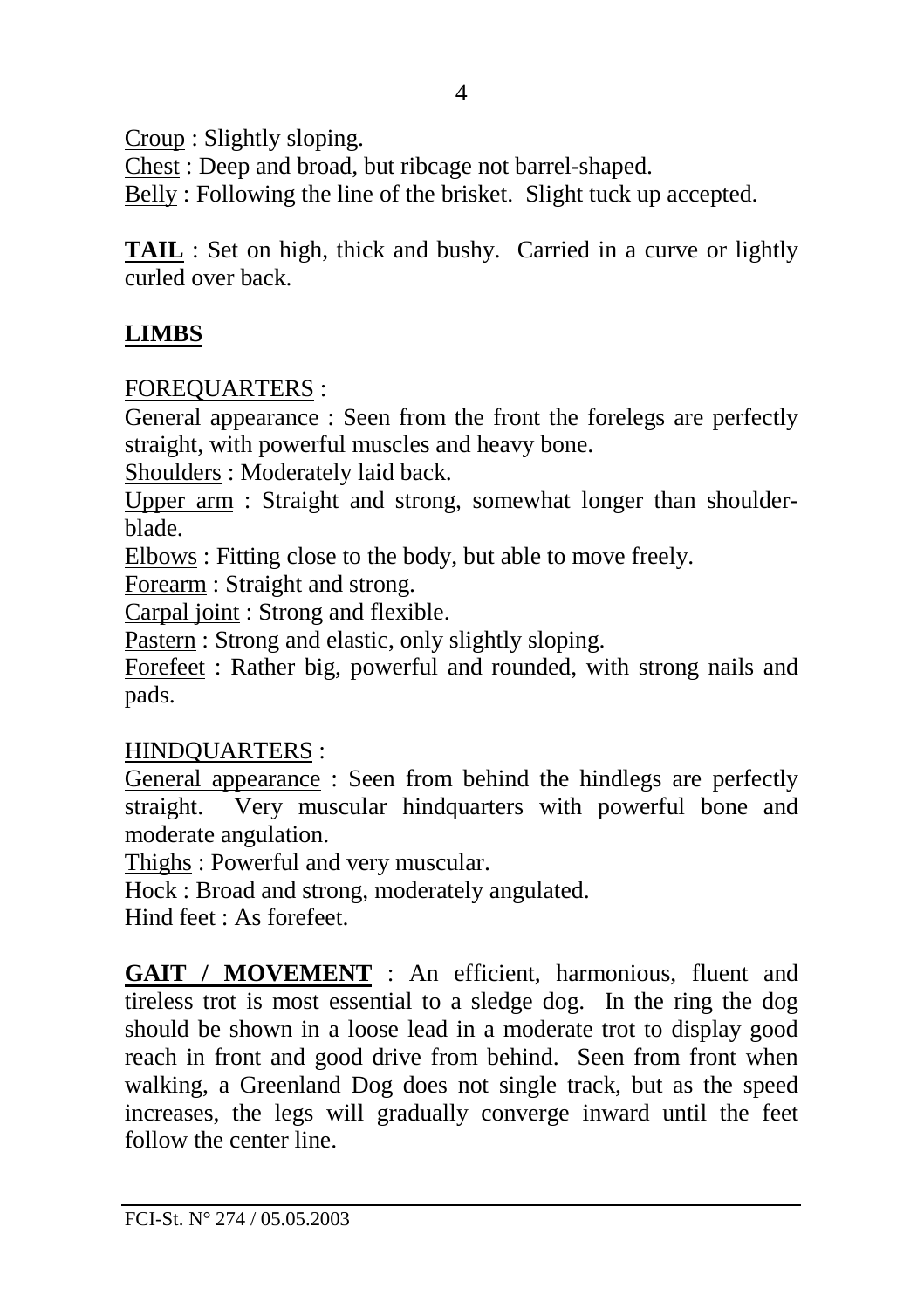#### **COAT**

HAIR : Double coat, i.e. a soft, dense undercoat and an outer coat of dense, straight and coarse hair, without curl or wave. On head and legs the hair is rather short, on the body longer and more generous. The coat is long on the underside of the tail, giving it a bushy appearance.

COLOUR : Any colour - solid or particolour - permitted, except albinos which should be disqualified.

#### **SIZE** :

Height at the withers : For males 60 cm and upwards, For bitches 55 cm and upwards.

**FAULTS** : Any departure from the foregoing points should be considered a fault and the seriousness with which the fault should be regarded should be in exact proportion to its degree and its effect upon the health and welfare of the dog.

- Light in bone.
- Short legs, body low set.
- Timid temperament.

#### **SERIOUS FAULT** :

- Coat long and soft.
- **Ears not carried firmly erect.**

#### **DISQUALIFYING FAULTS** :

- Aggressive or overly shy dogs.
- Any dog clearly showing physical or behavioural abnormalities shall be disqualified.
- **Albinism.**
- **Eyes of different colour.**
- **Blue eyes or wall eyes.**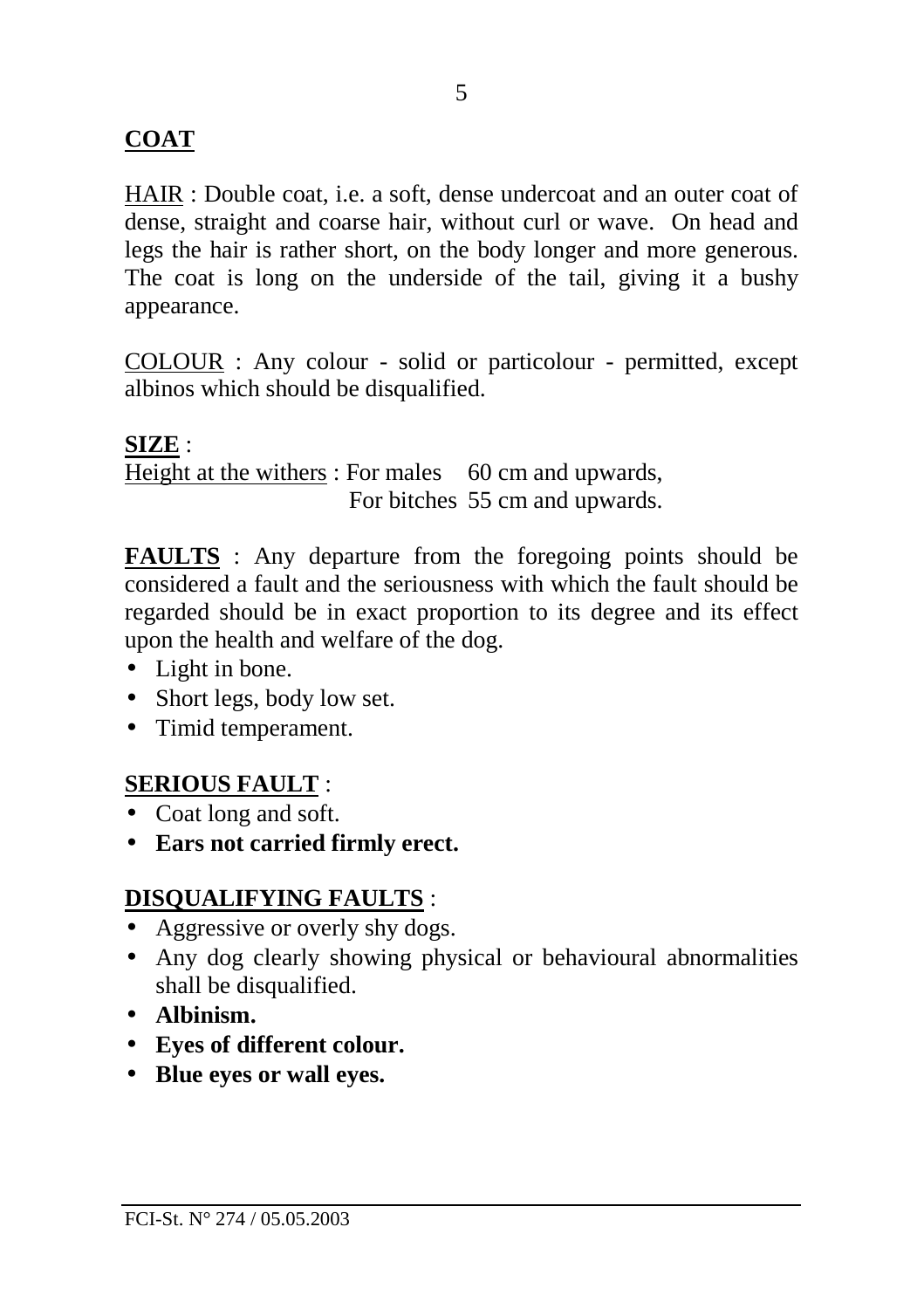# **N.B.**:

- Male animals should have two apparently normal testicles fully descended into the scrotum.
- Only functionally and clinically healthy dogs, with breed typical conformation should be used for breeding.